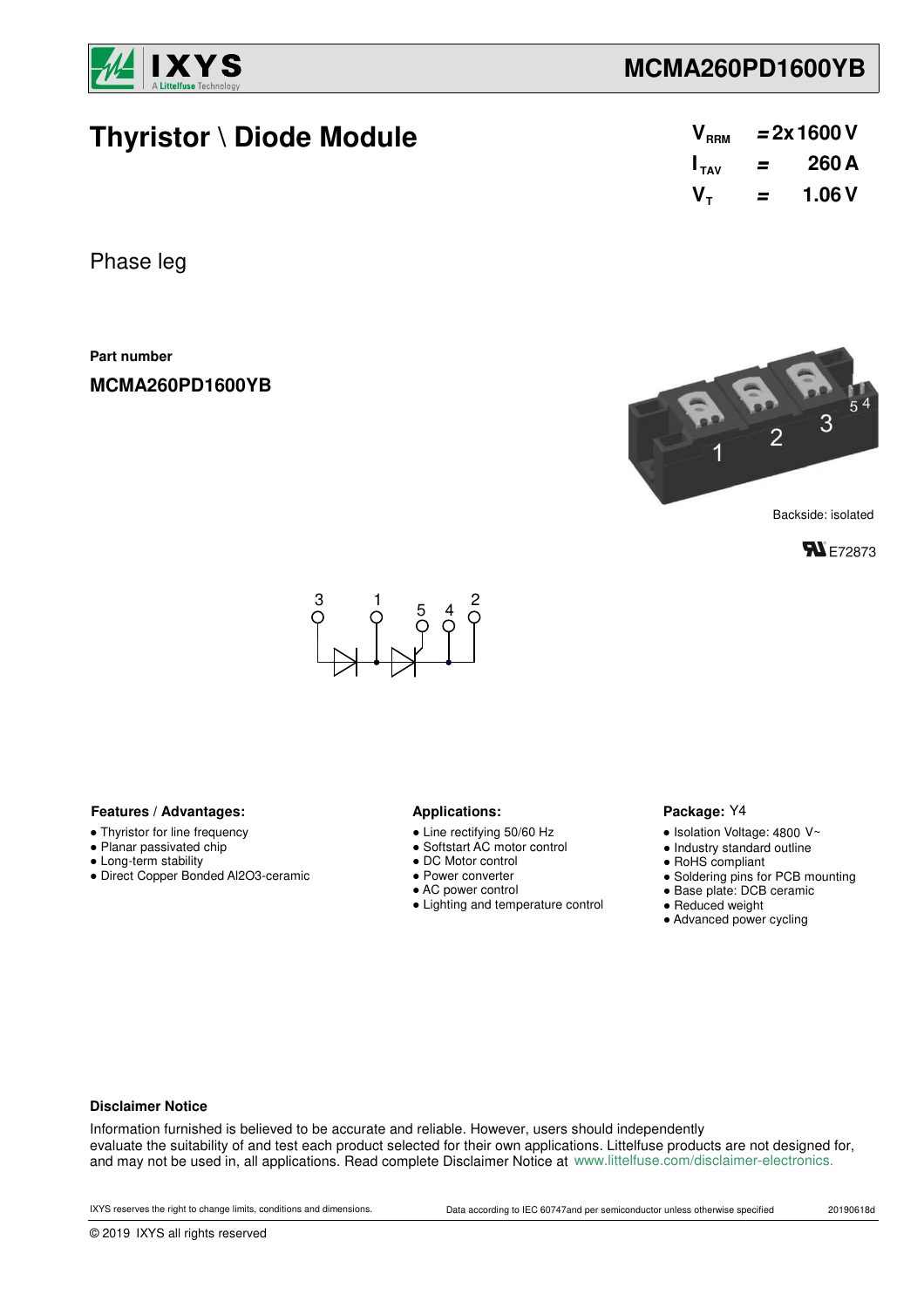

| <b>Rectifier</b>                        |                                                      |                                                                             |                                |              | Ratings        |                   |
|-----------------------------------------|------------------------------------------------------|-----------------------------------------------------------------------------|--------------------------------|--------------|----------------|-------------------|
| Symbol                                  | <b>Definition</b>                                    | <b>Conditions</b>                                                           |                                | typ.<br>min. | max.           | Unit              |
| $\bm{V}_{\text{RSM/DSM}}$               | max. non-repetitive reverse/forward blocking voltage |                                                                             | $T_{VJ} = 25^{\circ}C$         |              | 1700           | V                 |
| $V_{\scriptscriptstyle \text{RRM/DRM}}$ | max. repetitive reverse/forward blocking voltage     |                                                                             | $T_{VJ} = 25^{\circ}C$         |              | 1600           | $\vee$            |
| $I_{R/D}$                               | reverse current, drain current                       | $V_{R/D} = 1600 V$                                                          | $T_{VJ} = 25^{\circ}C$         |              | 300            | μA                |
|                                         |                                                      | $V_{R/D} = 1600 V$                                                          | $T_{\nu J} = 140^{\circ}C$     |              | 20             | mA                |
| $V_T$                                   | forward voltage drop                                 | $I_T = 200 A$                                                               | $T_{VJ} = 25^{\circ}C$         |              | 1.12           | V                 |
|                                         |                                                      | $I_T = 400 A$                                                               |                                |              | 1.33           | V                 |
|                                         |                                                      | $I_T = 200 A$                                                               | $T_{VJ} = 125\text{°C}$        |              | 1.06           | $\vee$            |
|                                         |                                                      | $I_T = 400 A$                                                               |                                |              | 1.31           | V                 |
| I <sub>TAV</sub>                        | average forward current                              | $T_c = 85^{\circ}$ C                                                        | $T_{V1} = 140^{\circ}C$        |              | 260            | A                 |
| $I_{T(RMS)}$                            | RMS forward current                                  | 180° sine                                                                   |                                |              | 408            | A                 |
| $V_{\tau_0}$                            | threshold voltage                                    |                                                                             | $T_{V,1} = 140^{\circ}C$       |              | 0.81           | $\vee$            |
| r <sub>T</sub>                          | slope resistance                                     | for power loss calculation only                                             |                                |              | 1.23           | $m\Omega$         |
| $R_{thJC}$                              | thermal resistance junction to case                  |                                                                             |                                |              | 0.13           | K/W               |
| $R_{thCH}$                              | thermal resistance case to heatsink                  |                                                                             |                                |              | 0.07           | K/W               |
| $P_{\text{tot}}$                        | total power dissipation                              |                                                                             | $T_c = 25^{\circ}C$            |              | 880            | W                 |
| $I_{TSM}$                               | max. forward surge current                           | $t = 10$ ms; (50 Hz), sine                                                  | $T_{V,1} = 45^{\circ}C$        |              | 8.30           | kA                |
|                                         |                                                      | $t = 8,3$ ms; (60 Hz), sine                                                 | $V_{\rm R} = 0 V$              |              | 8.97           | kA                |
|                                         |                                                      | $t = 10$ ms; (50 Hz), sine                                                  | $T_{VJ} = 140^{\circ}C$        |              | 7.06           | kA                |
|                                         |                                                      | $t = 8,3$ ms; (60 Hz), sine                                                 | $V_{\rm R} = 0 V$              |              | 7.62           | kA                |
| 12t                                     | value for fusing                                     | $t = 10$ ms; (50 Hz), sine                                                  | $T_{VJ} = 45^{\circ}C$         |              | 344.5          | kA <sup>2</sup> s |
|                                         |                                                      | $t = 8,3$ ms; (60 Hz), sine                                                 | $V_{\rm R} = 0 V$              |              | 334.3          | kA <sup>2</sup> S |
|                                         |                                                      | $t = 10$ ms; (50 Hz), sine                                                  | $T_{VJ} = 140^{\circ}C$        |              | 248.9          | kA <sup>2</sup> S |
|                                         |                                                      | $t = 8,3$ ms; (60 Hz), sine                                                 | $V_R = 0 V$                    |              | 241.6          | kA <sup>2</sup> S |
| $C_{J}$                                 | junction capacitance                                 | $V_B = 400V$ f = 1 MHz                                                      | $T_{VJ} = 25^{\circ}C$         |              | 366            | pF                |
| $P_{GM}$                                | max. gate power dissipation                          | $t_P = 30 \mu s$                                                            | $T_c = 140^{\circ}$ C          |              | 120            | W                 |
|                                         |                                                      | $t_{\rm p} = 500 \,\mu s$                                                   |                                |              | 60             | W                 |
| $P_{\text{GAV}}$                        | average gate power dissipation                       |                                                                             |                                |              | 20             | W                 |
| $(di/dt)_{cr}$                          | critical rate of rise of current                     | $T_{V,I} = 140\degree C$ ; f = 50 Hz                                        | repetitive, $I_T = 780$ A      |              | 100            | $A/\mu s$         |
|                                         |                                                      | $t_P$ = 200 $\mu$ s; di <sub>G</sub> /dt = 0.5 A/ $\mu$ s; -                |                                |              |                |                   |
|                                         |                                                      | $I_G = 0.5$ A; V = $\frac{2}{3}V_{DRM}$ non-repet., $I_T = 260$ A           |                                |              |                | 500 A/µs          |
| $(dv/dt)_{cr}$                          | critical rate of rise of voltage                     | $V = \frac{2}{3} V_{DBM}$                                                   | $T_{VJ} = 140^{\circ}C$        |              |                | 1000 V/µs         |
|                                         |                                                      | $R_{gK} = \infty$ ; method 1 (linear voltage rise)                          |                                |              |                |                   |
| $V_{GT}$                                | gate trigger voltage                                 | $V_p = 6 V$                                                                 | $T_{VJ} = 25^{\circ}C$         |              | $\overline{c}$ | $\vee$            |
|                                         |                                                      |                                                                             | $T_{\text{VJ}} = -40^{\circ}C$ |              | 3              | $\vee$            |
| $I_{GT}$                                | gate trigger current                                 | $V_{D} = 6 V$                                                               | $T_{VJ} = 25^{\circ}C$         |              | 150            | mA                |
|                                         |                                                      |                                                                             | $T_{VJ} = -40$ °C              |              | 220            | mA                |
| $V_{GD}$                                | gate non-trigger voltage                             | $V_{D} = \frac{2}{3} V_{DBM}$                                               | $T_{VJ} = 140^{\circ}C$        |              | 0.25           | $\mathsf{V}$      |
| $I_{GD}$                                | gate non-trigger current                             |                                                                             |                                |              | 10             | mA                |
| $\mathbf{l}_\mathsf{L}$                 | latching current                                     | $t_{p} = 30 \mu s$                                                          | $T_{VJ} = 25^{\circ}C$         |              | 200            | mA                |
|                                         |                                                      | $I_G = 0.5 A$ ; di <sub>G</sub> /dt = 0.5 A/µs                              |                                |              |                |                   |
| $I_{\rm H}$                             | holding current                                      | $\overline{V_{D}}$ = 6 V R <sub>GK</sub> = $\infty$                         | $T_{VJ} = 25\overline{°C}$     |              | 150            | mA                |
| $t_{gd}$                                | gate controlled delay time                           | $V_{D} = \frac{1}{2} V_{DRM}$                                               | $\overline{T_{vJ}}$ = 25 °C    |              | $\overline{c}$ | μs                |
|                                         |                                                      | $I_G = 0.5A$ ; di <sub>G</sub> /dt = 0.5 A/µs                               |                                |              |                |                   |
| $t_{q}$                                 | turn-off time                                        | $V_R = 100 V; I_T = 260A; V = \frac{2}{3} V_{DRM}$ T <sub>VJ</sub> = 125 °C |                                |              | 200            | μs                |
|                                         |                                                      | di/dt = 10 A/µs dv/dt = 50 V/µs $t_p = 200 \mu s$                           |                                |              |                |                   |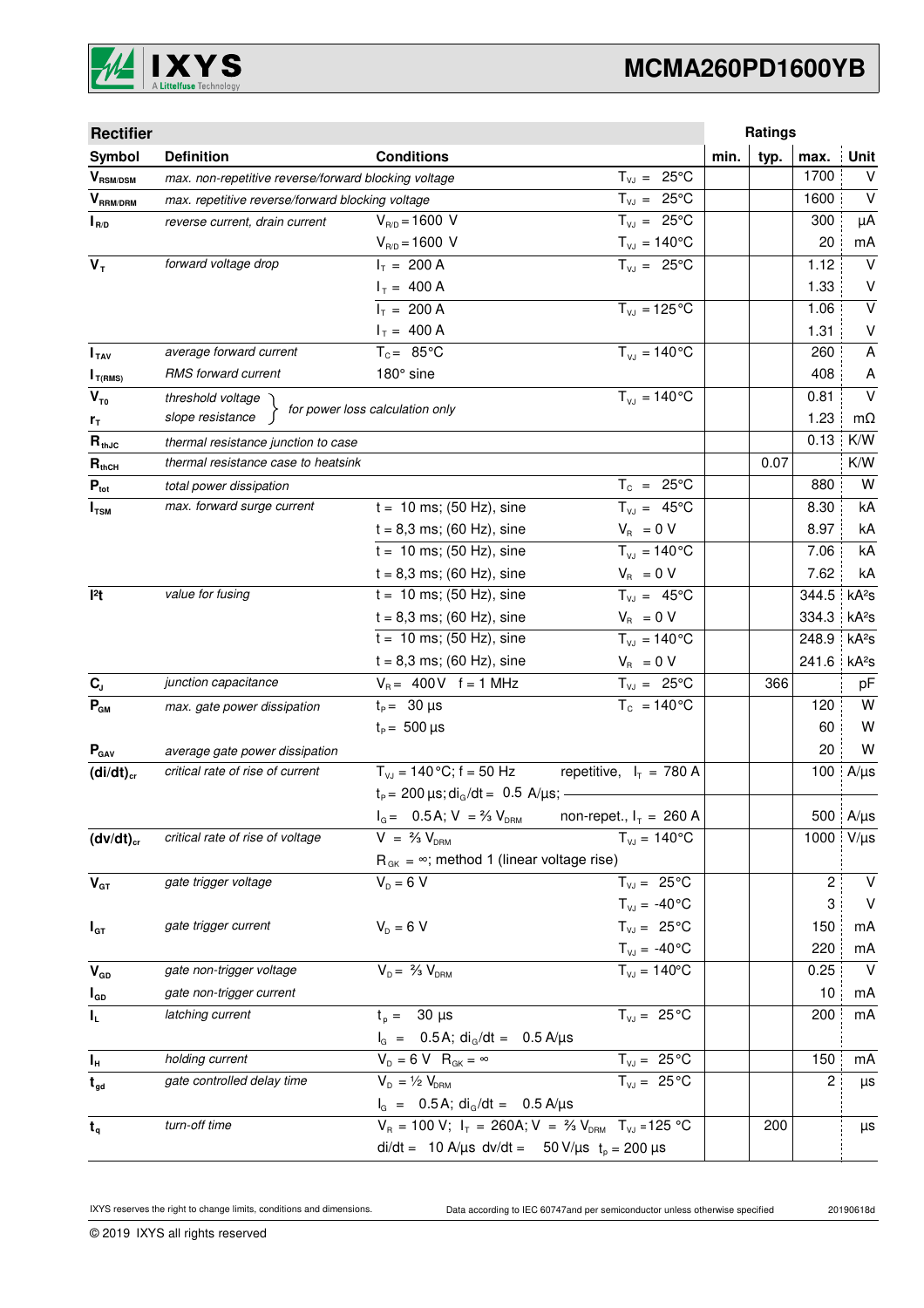

| Package                         | Y4                           |                                                              |                            |      |       | <b>Ratings</b> |      |      |
|---------------------------------|------------------------------|--------------------------------------------------------------|----------------------------|------|-------|----------------|------|------|
| Symbol                          | <b>Definition</b>            | <b>Conditions</b>                                            |                            |      | min.  | typ.           | max. | Unit |
| I <sub>RMS</sub>                | <b>RMS</b> current           | per terminal                                                 |                            |      |       |                | 300  | A    |
| $T_{\nu J}$                     | virtual junction temperature |                                                              |                            |      | $-40$ |                | 140  | °C   |
| $T_{op}$                        | operation temperature        |                                                              |                            |      | $-40$ |                | 125  | °C   |
| $\mathsf{T}_{\sf{stg}}$         | storage temperature          |                                                              |                            |      | -40   |                | 125  | °C   |
| Weight                          |                              |                                                              |                            |      |       | 150            |      | g    |
| $M_{\rm p}$                     | mounting torque              |                                                              |                            |      | 2.25  |                | 2.75 | Nm   |
| $M_{\tau}$                      | terminal torque              |                                                              |                            |      | 4.5   |                | 5.5  | Nm   |
| $d_{\mathsf{Spp/App}}$          |                              | creepage distance on surface   striking distance through air | terminal to terminal       | 14.0 | 10.0  |                |      | mm   |
| $d_{\texttt{Spb/Apb}}$          |                              |                                                              | terminal to backside       | 16.0 | 16.0  |                |      | mm   |
| $\mathbf{V}_{_{\textrm{ISOL}}}$ | <i>isolation</i> voltage     | $= 1$ second                                                 |                            |      | 4800  |                |      | V    |
|                                 |                              | $t = 1$ minute                                               | 50/60 Hz, RMS; IsoL ≤ 1 mA |      | 4000  |                |      | ν    |

|                          |                |         | Par |
|--------------------------|----------------|---------|-----|
|                          | $IIXYS$ W      |         | M   |
| Date Code (DC)           |                | Circuit | C   |
|                          | yywwAA         |         | M   |
| Production<br>Index (PI) | Part Number    | سيور    | A   |
|                          | Lot.No: xxxxxx |         | 260 |

Data Matrix: part no. (1-19), DC + PI (20-25), lot.no.# (26-31), blank (32), serial no.# (33-36)

### **Part description**

M = Module

Thyristor (SCR) =

M Thyristor =

A 260 (up to 1800V) = = Current Rating [A]

PD Phase leg =

1600 = Reverse Voltage [V]

YB Y4-M6 =

| Orderina | Ordering Number | <b>Marking on Product</b> | <b>Delivery Mode</b> | Quantity | Code No. |
|----------|-----------------|---------------------------|----------------------|----------|----------|
| Standard | MCMA260PD1600YB | MCMA260PD1600YB           | Box                  |          | 509778   |

|                     | <b>Equivalent Circuits for Simulation</b> |                  | * on die level | $T_{\rm vir} = 140 \,^{\circ}\text{C}$ |
|---------------------|-------------------------------------------|------------------|----------------|----------------------------------------|
|                     |                                           | <b>Thyristor</b> |                |                                        |
| $V_{0 max}$         | threshold voltage                         | 0.81             |                |                                        |
| $R_{0 \text{ max}}$ | slope resistance *                        | 0.59             |                | mO                                     |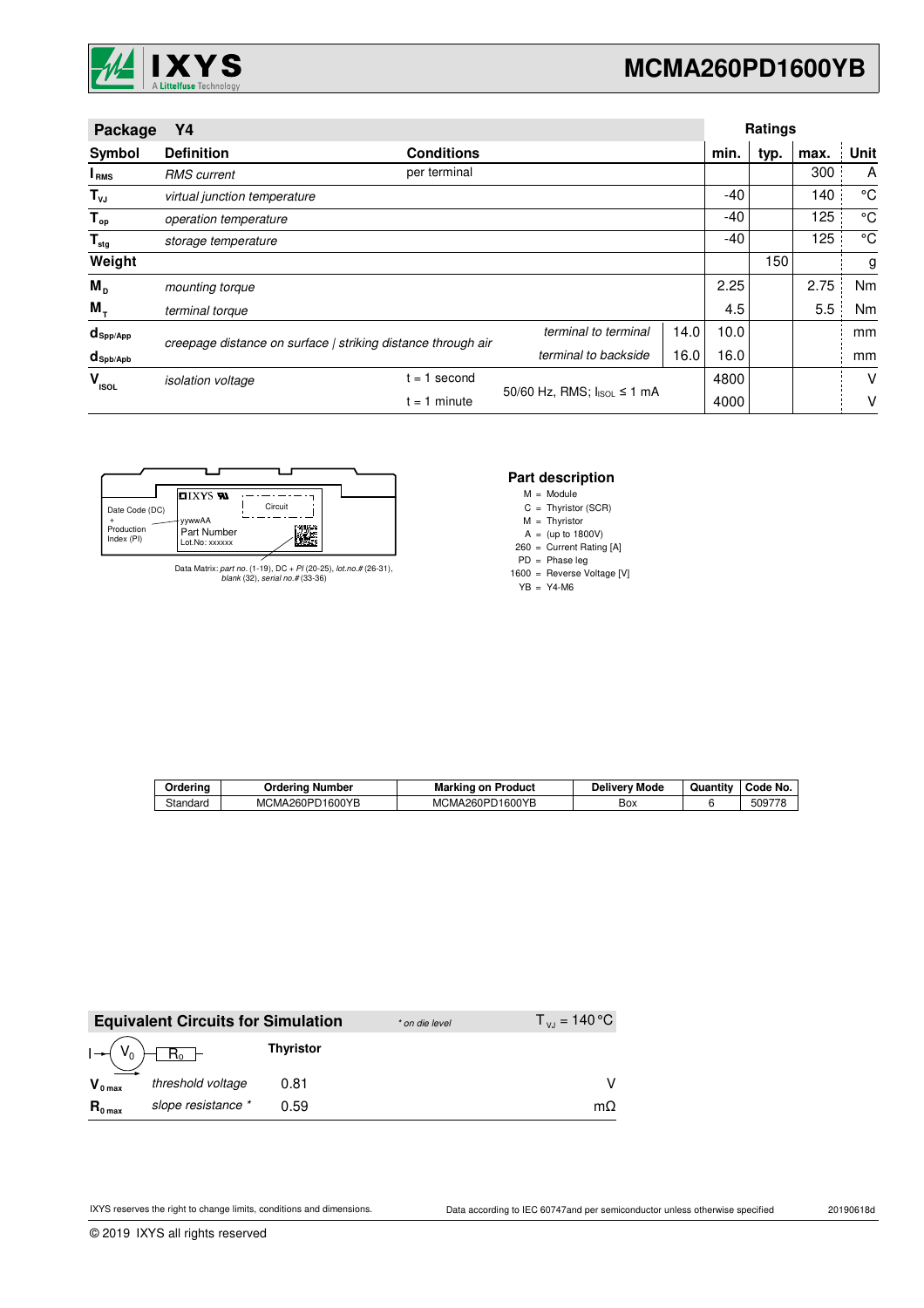

 **Outlines Y4**



|      | MN        | <b>MAX</b> | <b>MIN</b> | <b>MAX</b> |
|------|-----------|------------|------------|------------|
| Dim. | [mm]      | [mm]       | [inch]     | [inch]     |
| а    | 30.0      | 30.6       | 1.181      | 1.205      |
| b    | typ. 0.25 |            | typ. 0.010 |            |
| Ć    | 64.0      | 65.0       | 2.520      | 2.559      |
| d    | 6.5       | 7.0        | 0.256      | 0.275      |
| ė    | 4.9       | 5.1        | 0.193      | 0.201      |
| f    | 28.6      | 29.2       | 1.126      | 1.150      |
| g    | 7.3       | 7.7        | 0.287      | 0.303      |
| h    | 93.5      | 94.5       | 3.681      | 3.720      |
| Ť    | 79.5      | 80.5       | 3.130      | 3.169      |
| j    | 4.8       | 5.2        | 0.189      | 0.205      |
| k    | 33.4      | 34.0       | 1.315      | 1.339      |
| I    | 16.7      | 17.3       | 0.657      | 0.681      |
| m    | 22.7      | 23.3       | 0.894      | 0.917      |
| n    | 22.7      | 23.3       | 0.894      | 0.917      |
| Ō    | 14.0      | 15.0       | 0.551      | 0.591      |
| p    | typ. 10.5 |            | typ. 0.413 |            |
| r    | 1.8       | 2.4        | 0.071      | 0.041      |

Optional accessories for modules

Keyed gate/cathode twin plugs with wire length = 350 mm, gate = white, cathode = red<br>Type ZY 180L (L = Left for pin pair 4/5) UL758, style 3751





 $C-C(1:1)$